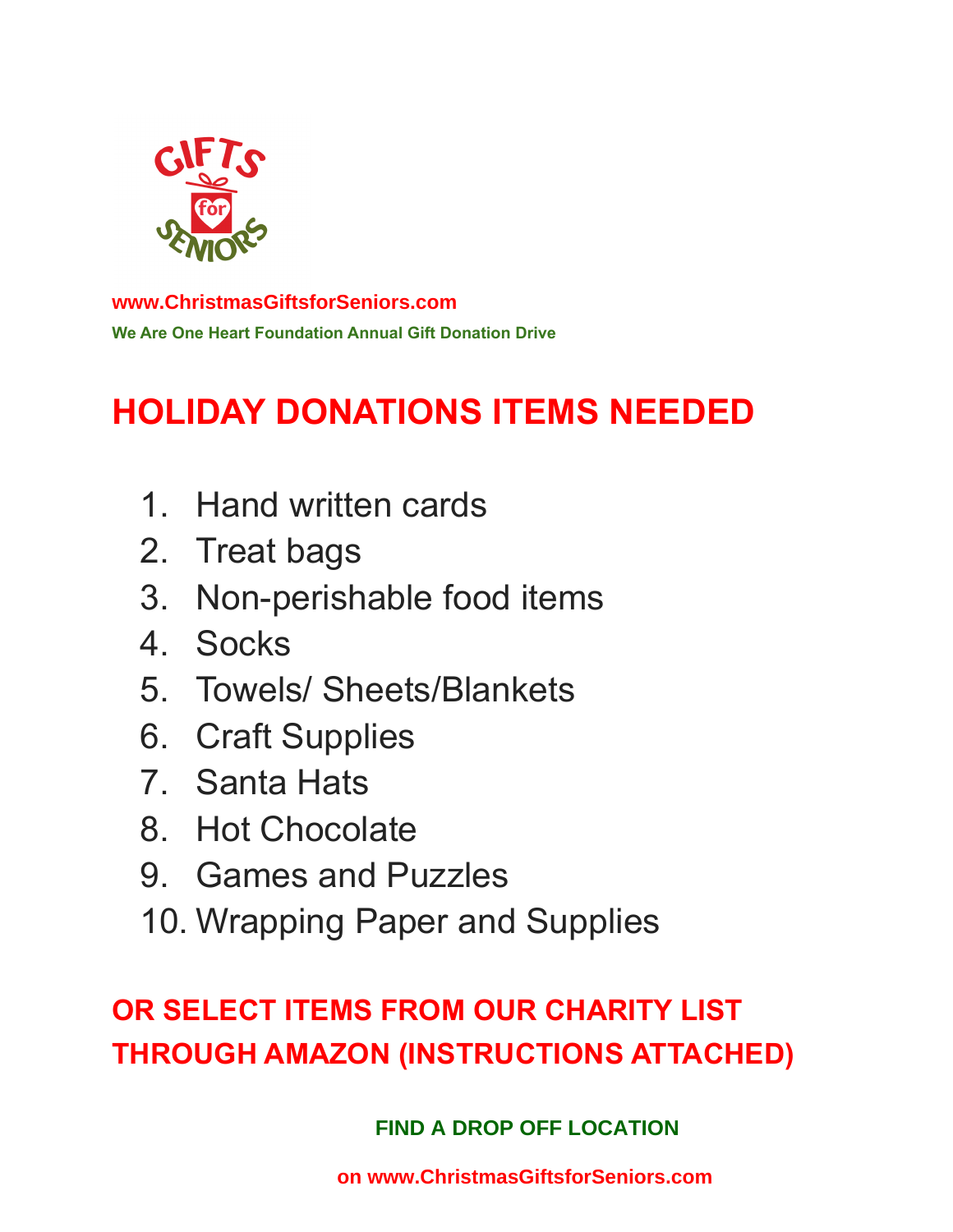#### How to Donate Gifts for Seniors through Amazon





[Gifts for Seniors 2021](http://www.christmasgiftsforseniors.com) is officially underway and we want to provide 1,000 gifts to low-income seniors and veterans, many who experience loneliness and isolation around the holidays. If you are looking for a way to give back and are feeling charitable this year, we encourage you to provide Christmas donations to seniors.

#### amazonsmile charity lists

Step 1: Go to this [link](https://smile.amazon.com/hz/charitylist/ls/14F7570ILWKSU/ref=smi_ext_lnk_lcl_cl) **(if already logged in, skip to step 4)**

#### Step 2: Click "Shop Charity Lists"

#### **Support We Are One Heart** Foundation, Inc with Charity Lists

AmazonSmile Charity Lists is a meaningful way for you to shop and donate items directly to We Are One Heart Foundation, Inc. Simply explore their Charity Lists, add items to your cart, and check out - it's that easy.

**Shop Charity Lists** Pick a different charity

### Step 3: Login into your Amazon Account

Step 4: Select and Purchase items from Our Wish List



#### Step 5: Ship to:

2305 E WINDSOR DR, DENTON, TX, 76209-1448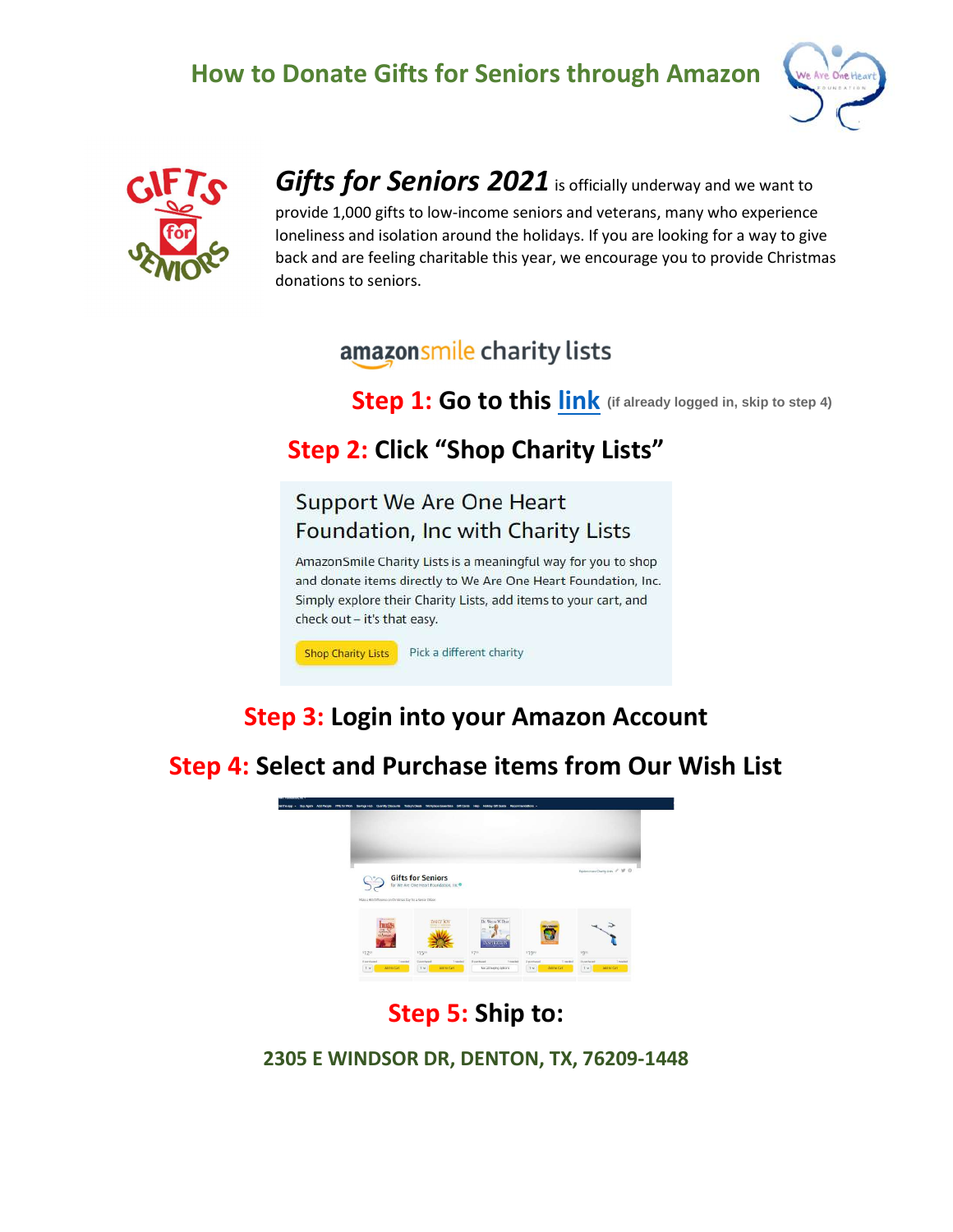#### **Gifts for Seniors 2021 Wish List**

"Gifts for Seniors 2021 is officially underway and we want to provide 1,000 gifts to low-income seniors and veterans, many who experience loneliness and isolation around the holidays. This year, our senior citizens provided a gift wish list! If you are looking for a way to give back and are feeling charitable this year, we encourage you to *provide Christmas donations for seniors. "*

|                               | <b>Title</b>                                                                                                                                                                                                                              | <b>Comments Price Quantity Has</b> |         |   |   |
|-------------------------------|-------------------------------------------------------------------------------------------------------------------------------------------------------------------------------------------------------------------------------------------|------------------------------------|---------|---|---|
|                               | Womens Wool Socks, 5 Pairs Vintage Thick Knit Winter Warm Socks for Women Men Gifts<br>Offered by Justay.                                                                                                                                 |                                    | \$12.99 | 3 | 0 |
|                               | 5 Pairs Wool Socks - Comfortable and Warm Wool Socks For Women, Wool Socks Women, Vintage Women's<br>Winter Socks, Super Soft Crew Socks for Women, Thick Knit Cabin Cozy Wool Socks Gifts For Women -<br>Colorful<br>Offered by Yxinsun. |                                    | \$9.49  | 3 | 0 |
|                               | Large Print 8 000 Words Word Search Puzzle Book for Adults: Over 400+ Puzzles. Big Large Set 4 in 1.<br>(Adults Edition)<br>by Smart Time Publisher (Paperback)   Offered by Amazon.com.                                                  |                                    | \$14.99 | 3 | 0 |
|                               | <b>First Time Knitting (First Time, 2)</b><br>by Carri Hammett (Paperback)   Offered by Amazon.com.                                                                                                                                       |                                    | \$11.80 | 1 | 0 |
| <b>ASS</b>                    | 4M Easy-to-do Knitting Art Kit (3593)<br>Offered by Amazon.com.                                                                                                                                                                           |                                    | \$14.99 | 1 | 0 |
|                               | Hanes Men's Woven Plain-Weave Pajama Set<br>Offered by Amazon.com.                                                                                                                                                                        |                                    | \$20.00 | 4 | 0 |
| <b>ESPE</b>                   | JOLLY X-Big Jumbo Colored Pencils; Set of 12, Perfect for Special Needs, Art Therapy, Pre-School and Early<br>Learners, Multicolor (3099-0001)<br>Offered by The Pencil Barn.                                                             |                                    | \$13.95 | 2 | 0 |
| <b>CONTENT</b><br>PENCIS<br>N | Crayola Colored Pencils, Adult Coloring, Fun At Home Activities, 50 Count, Multicolor<br>Offered by Amazon.com.                                                                                                                           |                                    | \$11.25 | 2 | 0 |
|                               | Thoughtfully Gifts, Cast Iron Skillet Cookie Baking Gift Set, Includes Mini Cast Iron Pan and Chocolate Chip<br><b>Cookie Mix</b><br>Offered by Thoughtfully Gifts.                                                                       |                                    | \$19.99 | 2 | 0 |
|                               | The Snack Bar - Snack Care Package (40 count) - Variety Assortment with American Candy, Fruit Snacks, Gift<br>Snack Box for Lunches, Office, College Students, Road Trips, Holiday Gifts<br>Offered by Make it Up.                        |                                    | \$24.99 | 3 | 0 |
| in<br>1                       | Urban Accents MOVIE NIGHT Popcorn Kernels and Popcorn Seasoning Variety Pack (set of 8) - 3 Non-GMO<br>Popcorn Kernel Packs and 5 Gourmet Popcorn Snack Seasoning- Perfect Gift for any Occasion<br>Offered by Urban Accents Spices.      |                                    | \$21.69 | 1 | 0 |
|                               | Amish Country Popcorn   Popcorn Kernel Variety Set with ButterSalt   6 - 4 oz Bags   Old Fashioned with<br><b>Recipe Guide</b><br>Offered by Amish Country Popcorn.                                                                       |                                    | \$19.99 | 1 | 0 |
|                               | Amish Country Popcorn   4 Ounce Variety Kernel Gift Set (10 Pack Assorted)   Old Fashioned with Recipe<br>Guide (4oz Each, 10ct Total)<br>Offered by Amish Country Popcorn.                                                               |                                    | \$14.99 | 1 | 0 |
|                               | Popcornopolis Gourmet Popcorn - 4 Cones - Cheddar Cheese, Zebra, Caramel & Kettle - Small Storage Space<br>Friendly!<br>Offered by DJ's Goods.                                                                                            |                                    | \$14.62 | 1 | 0 |
|                               | Hanes Men's Beefy Long Sleeve Henley Shirt<br>Offered by Amazon.com.                                                                                                                                                                      |                                    | \$9.97  | 1 | 0 |
| 美国                            | Merry Christmas Sweatshirt for Women, Xmas Plaid Tree Printed Shirts Long Sleeve Crewneck Holiday<br><b>Casual Pullover Tops</b><br>Offered by Muyise Shop ( $\hat{Q}$ 7~15 days delivery $\hat{Q}$ ).                                    |                                    | \$4.00  | 1 | 0 |
| 19                            | Arichly Christmas Print Shirts for Women Retro Tie Dye Gradient Print Shirt Loose Long Sleeve Tops Casual<br><b>Crewneck Sweatshirt</b><br>Offered by Fren8kiy.                                                                           |                                    | \$19.99 | 1 | 0 |
| hat                           | Christmas Women's Tops Fashion Cute Snowman Elk Print Casual Loose Long Sleeve Round Neck Shirts<br><b>Pullover Sweater Sweatshirts</b><br>Offered by SZITOP ( a a Save up to 50% on Christmas Day a a ) .                                |                                    | \$17.49 | 1 | 0 |
|                               | Womens Christmas Shirt This is My Christmas Movies Watching Pajamas Pliad Sleeve Tops S-XXL                                                                                                                                               |                                    | \$12.99 | 1 | 0 |